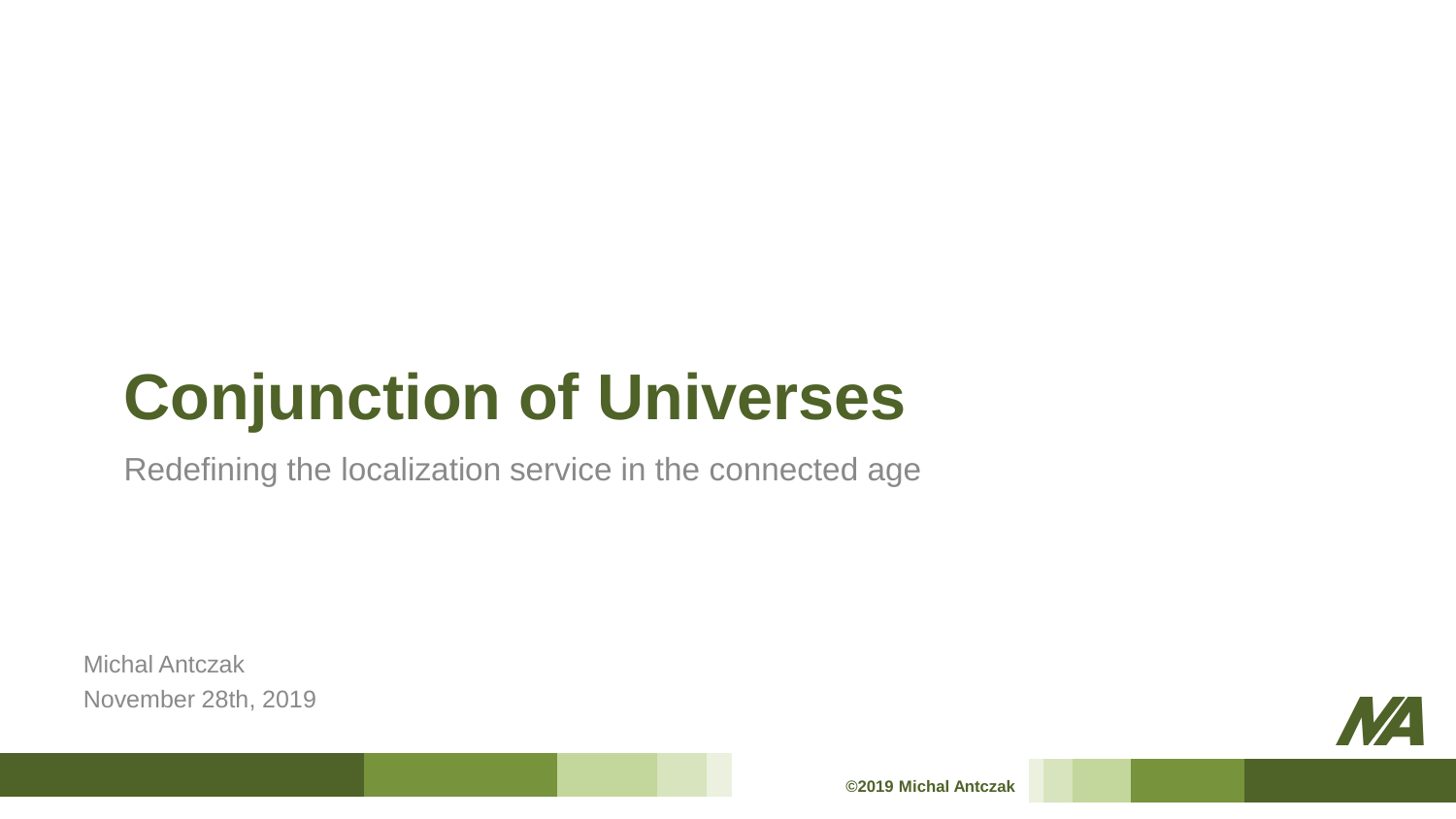## **Agenda**

- 1. Are you talking to me?
- 2. Connect to the client's heart and head
- 3. What real innovation means
- 4. Putting it all together

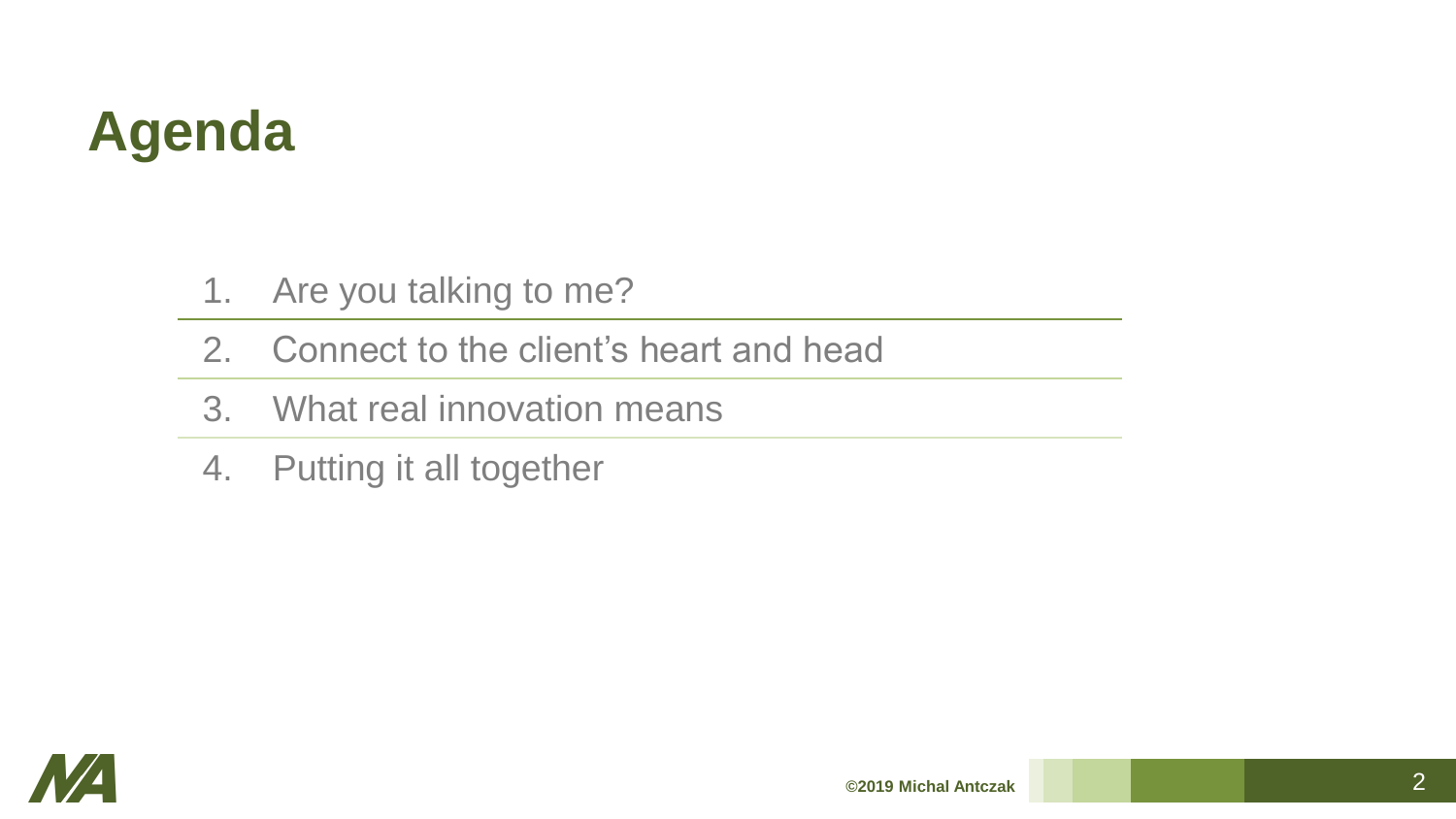## **Are you talking to me?**

**Impact of commas on global revenues**



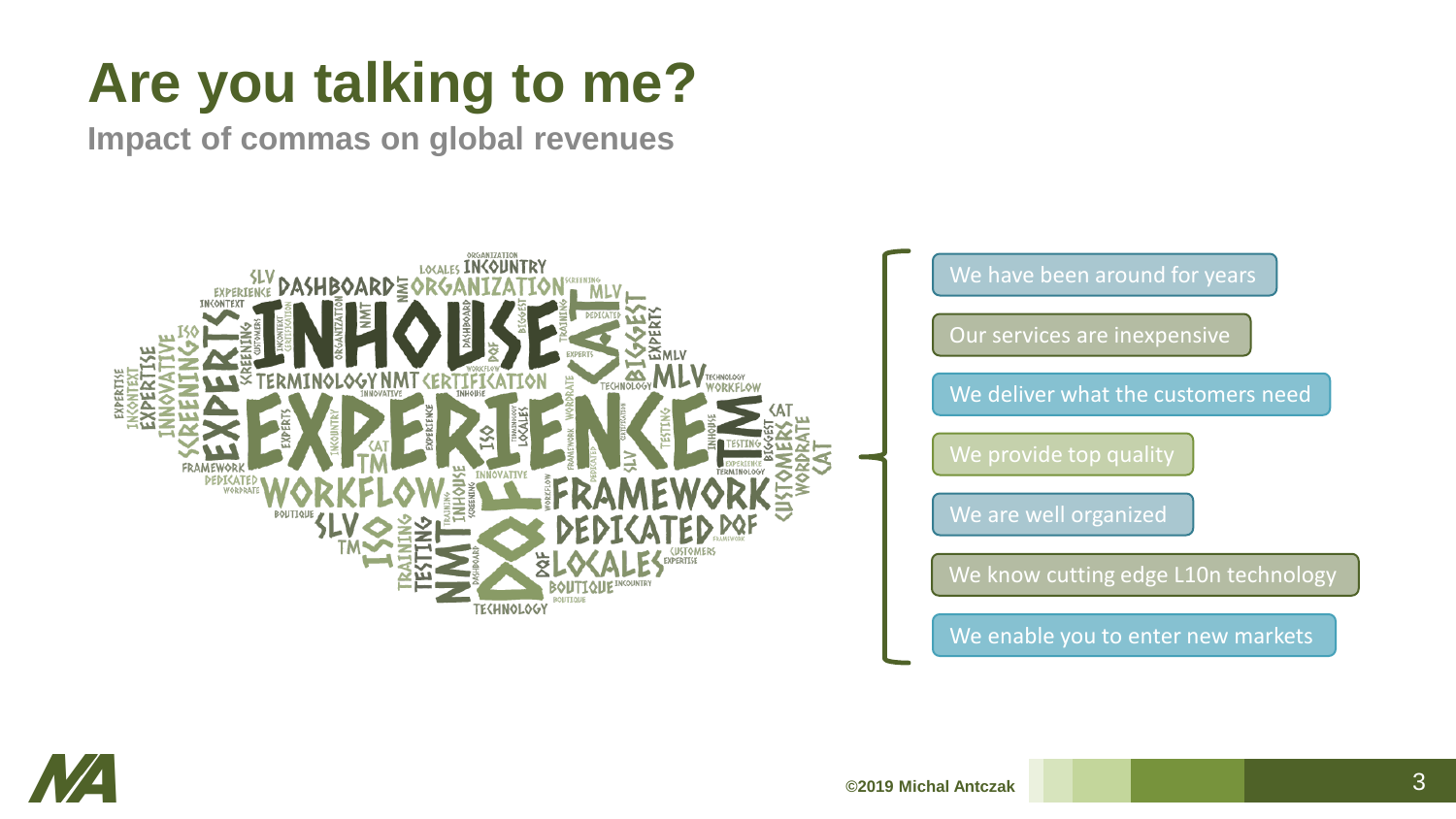### **Are you talking to me?**

**Impact of commas on global revenues**



publicly available data sources

#### **All numbers based on analysis of aggregated, <b>Potentially impacted revenues up to** 2.3%



MA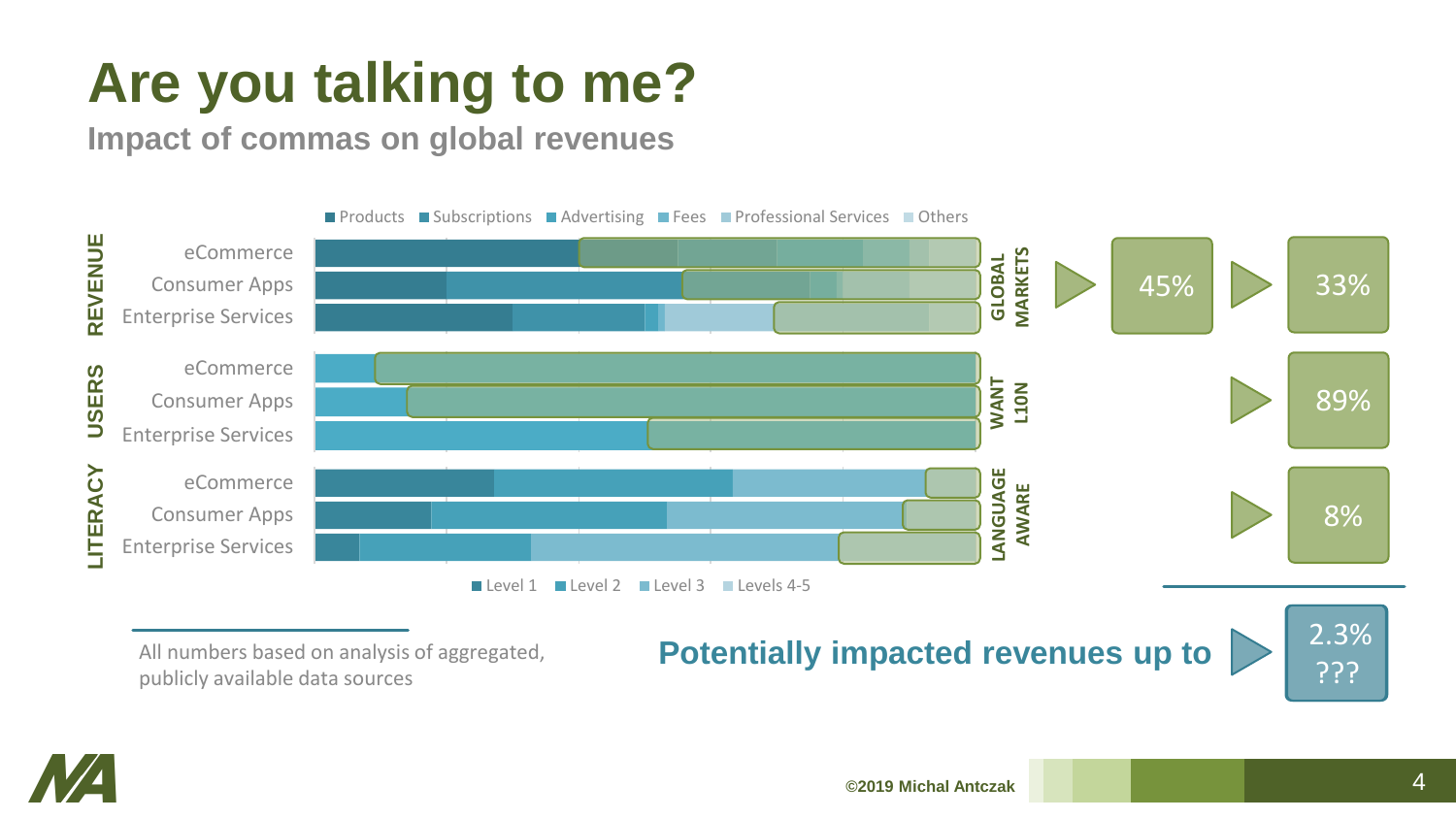### **Connect to the client's heart and head**

**Visions, performance indicators and metrics**



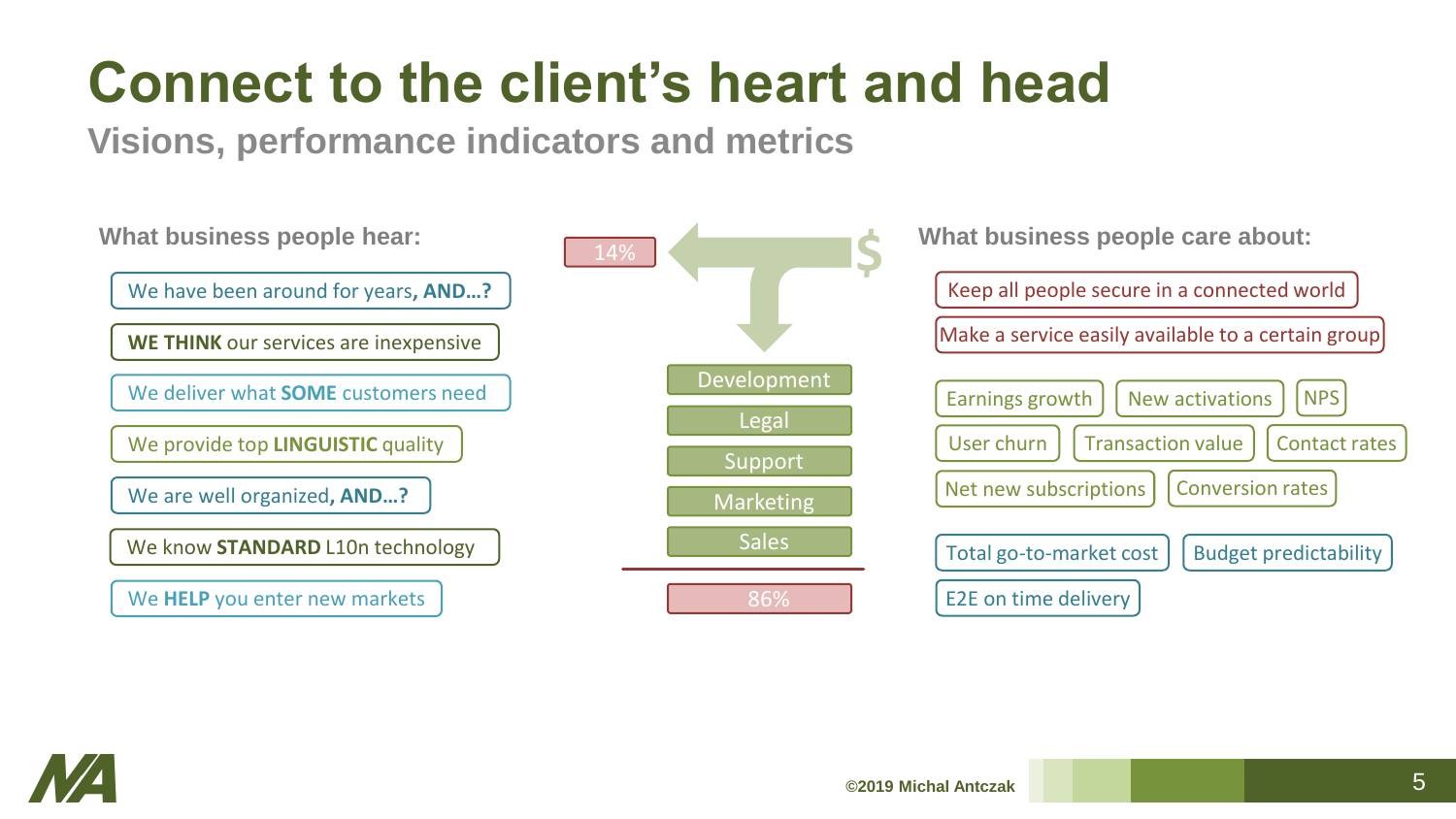#### **Connect to the client's heart and head**

**Visions, performance indicators and metrics**

**What business people care about:**



**How localization can contribute:**



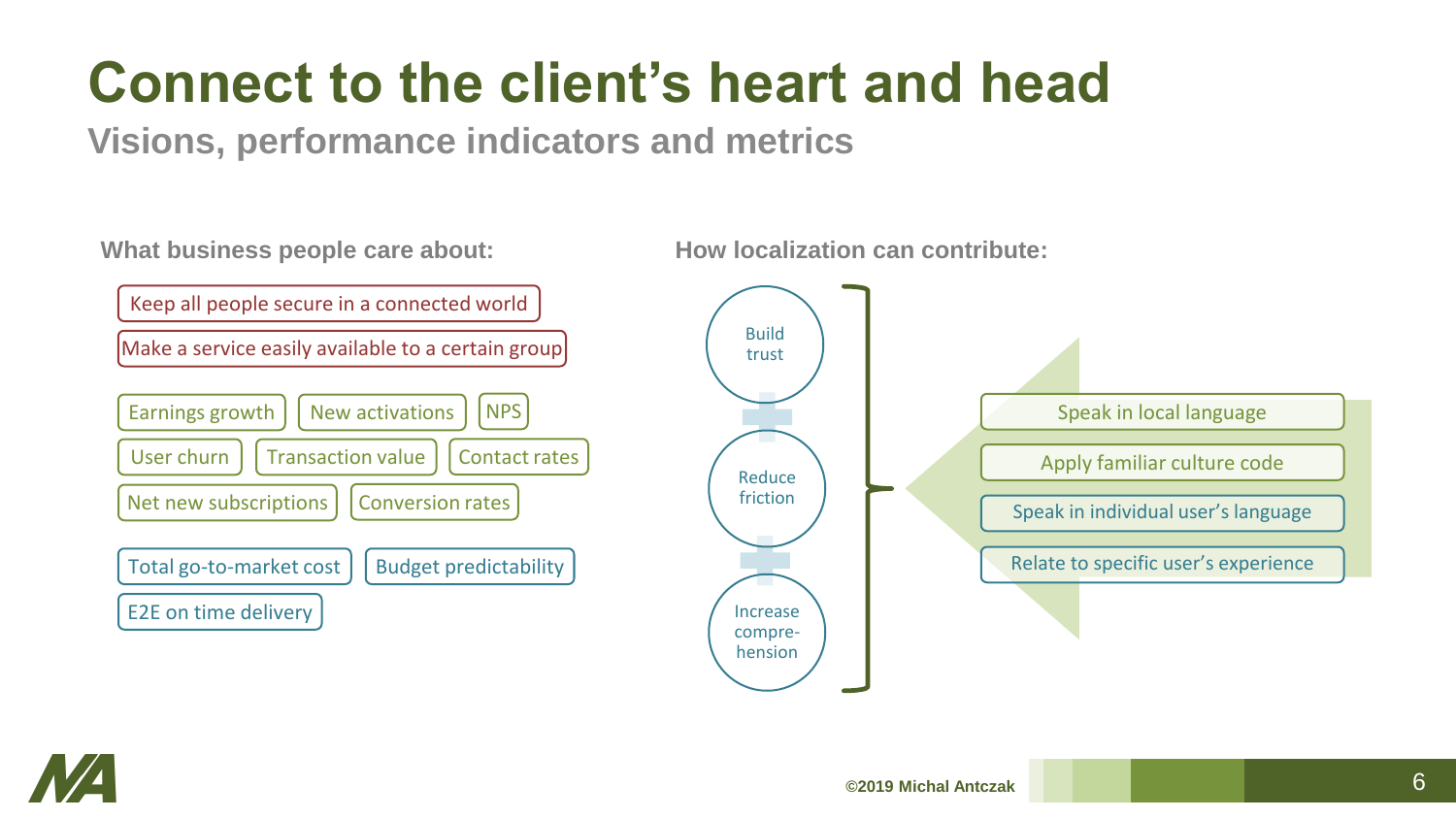# **What real innovation means**

**Beyond acronyms from the bygone days**



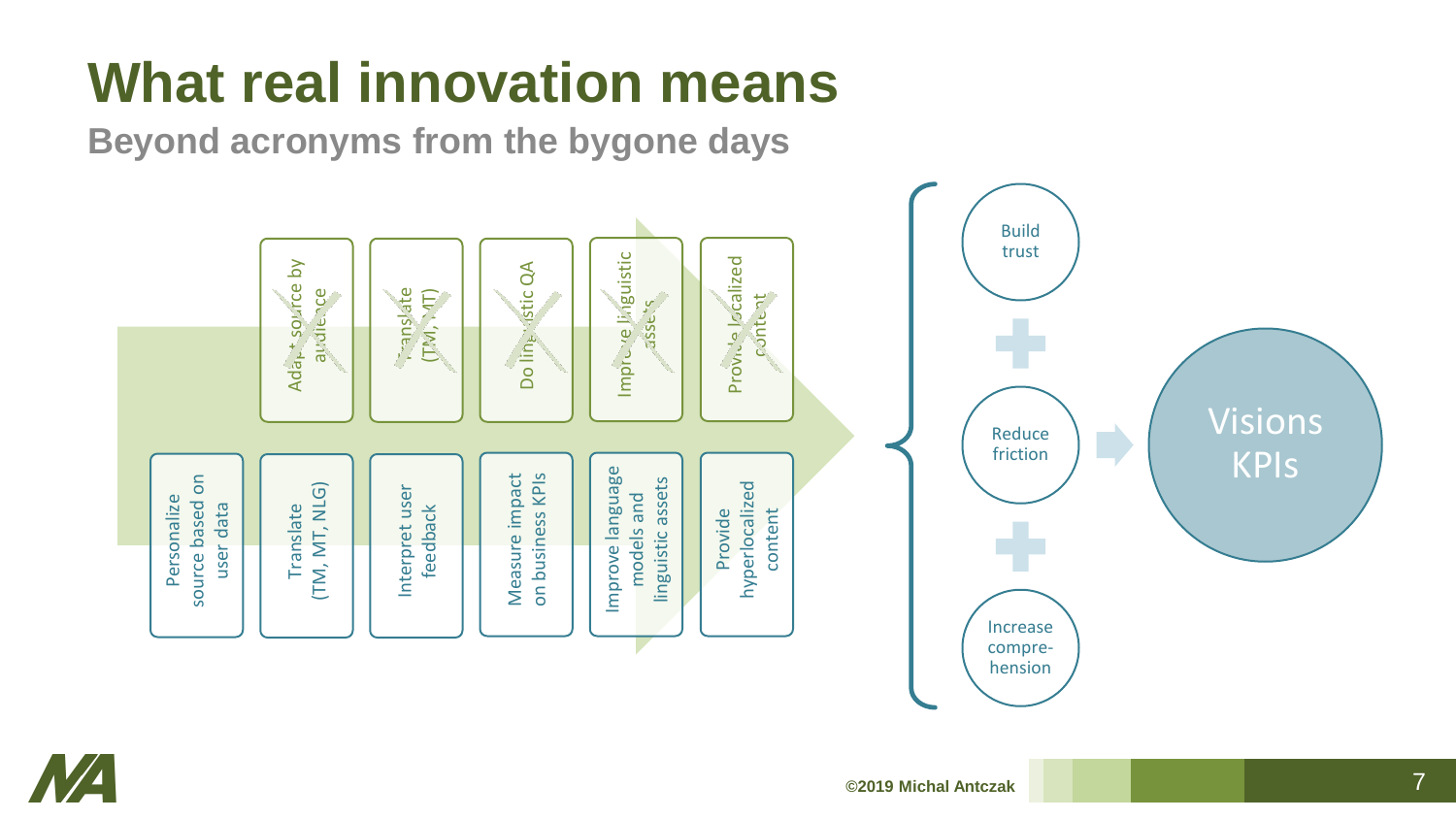#### **Putting it all together**

**Next gen localization service**